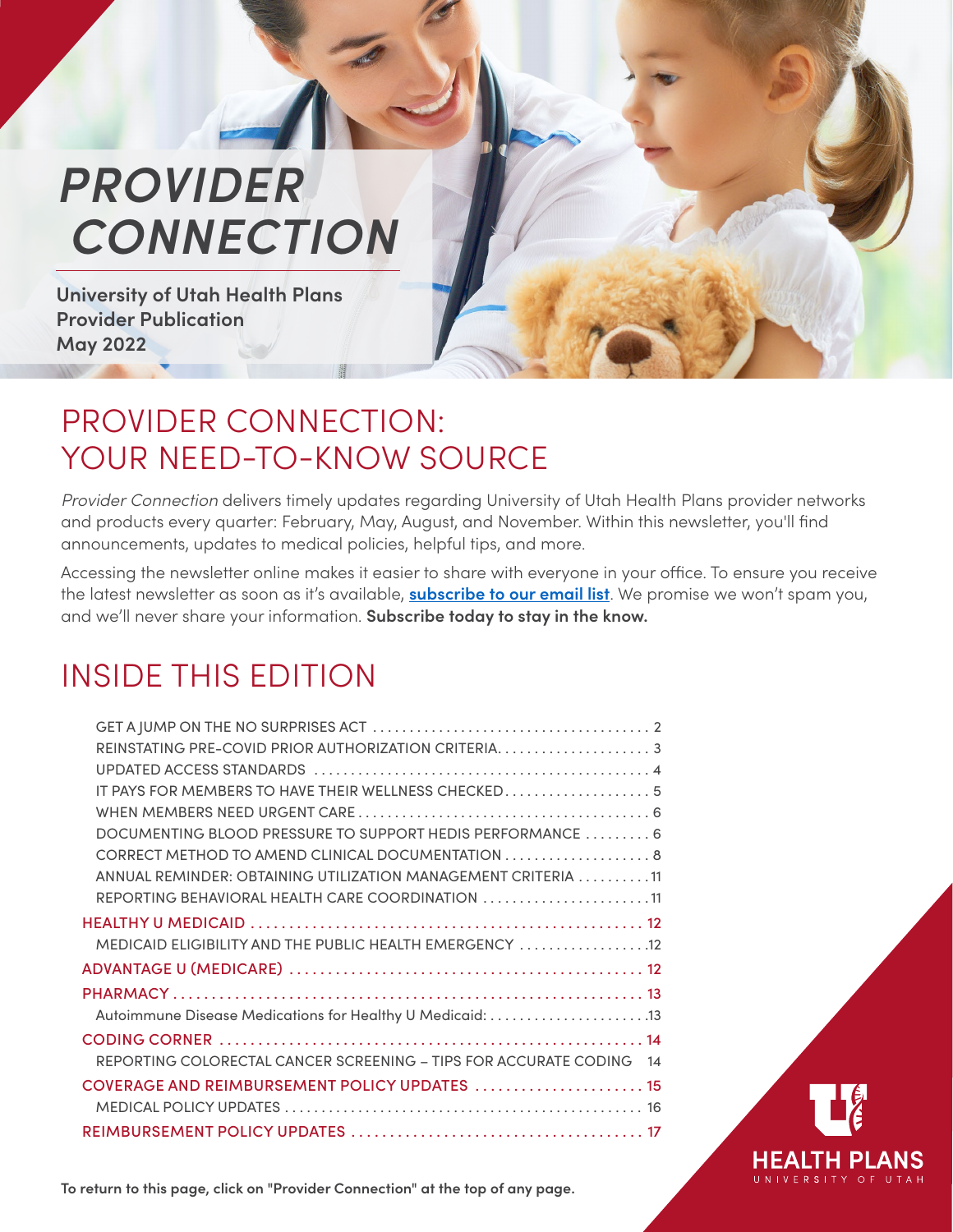

## <span id="page-1-0"></span>GET A JUMP ON THE NO SURPRISES ACT

At every opportunity, we urge providers to keep their office's demographic information updated in our provider directory; now directory accuracy is even more critical.

The Federal No Surprises Act went into effect January 1, 2022, bringing new requirements for health plans and providers. As inaccuracies in provider directories can create barriers to care for health plan members and your patients, provider directory accuracy is an important aspect of the Act.

Under the No Surprises Act, all healthcare providers and facilities must submit provider directory information to the health plan:

- » When there are material changes to the content of provider directory information
- » When the provider or facility enters into a network agreement with the health plan
- » When the provider or facility terminates a network agreement with the health plan
- » At any other time (including upon the request of the health plan) determined appropriate by the provider, facility, or the Secretary of Health and Human Services (HHS)

University of Utah Health Plans is implementing a good-faith process to maintain accurate and up-to-date information in online and published provider directories. Our goal is to provide the most accurate data available in the timeliest manner.

Here's how you can help:

- 1. Keep your clinic information up to date on CAQH to give most payers access to your clinic's most current information. This helps us keep directories updated and streamline the verification process.
- 2. Review your practice's listing(s) in our **[Provider Directory](https://uuhip.healthtrioconnect.com/public-app/consumer/provdir/entry.page)**. From the Network dropdown menu, choose one of the networks with which you are contracted.
- 3. If any information is not current, submit corrections on our **[Provider Update Form](https://uhealthplan.utah.edu/providers/contracting-relations.php#section4)**.

To comply with the Act, U of U Health Plans is required to verify the accuracy of your provider or facility information in our provider directories



at least every 90 days. To accomplish this, beginning in Spring 2022, you'll receive an email or Provider Portal prompt to verify your directory data—name, address, specialty, scheduling telephone number, and digital contact information—every 90 days. **It is your responsibility as a contracted provider to verify your directory information and attest that you've verified and/or submitted a correction to that information.**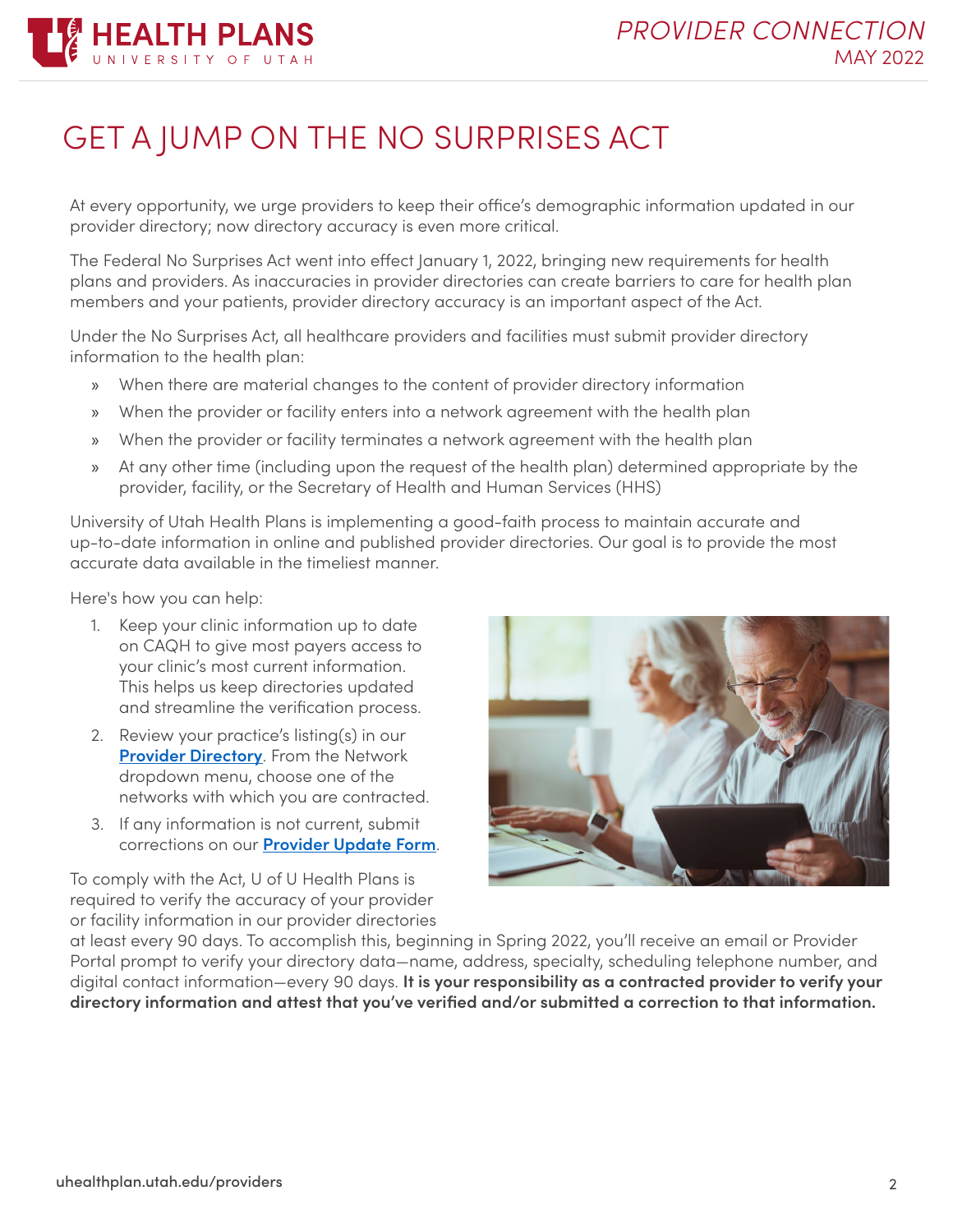

To simplify the directory verification and attestation process, our new Provider Portal will be used to submit changes to the provider directory data we have on file as well as submit the attestation.

- » **If you do not already have an account for our new Provider Portal**, request registration information from **[uofuhpproviderportal@hsc.utah.edu](mailto:uofuhpproviderportal%40hsc.utah.edu?subject=)**. Please include your clinic/provider name, Tax ID, NPI, and the contact information for the person who will act as your office's provider portal administrator. This will ensure you are able to submit the attestation once it's available in the portal.
- » **Watch for the attestation email**, titled: Now available: U of U Health Plans Provider Directory Attestation.

If your provider or facility data is not verified within a reasonable period of time, you will be removed from our provider directories. Once the data is verified, you'll be reinstated in the provider directories. **It is critical you review and attest to your provider directory information to remain listed as a participating provider. Removal from the provider directory may cause significant confusion and disruption of care for your patients.**

U of U Health Plans will make best efforts to update any changes you submit within two business days of receipt.

Questions? Please contact your Provider Consultant, or call our Provider Relations department at **833-970-1848** or **801-587-2838** or email **[provider.relations@hsc.utah.edu](mailto:provider.relations%40hsc.utah.edu?subject=)**.

## <span id="page-2-0"></span>REINSTATING PRE-COVID PRIOR AUTHORIZATION CRITERIA

To decrease administrative burden for our providers and facilities during the COVID-19 emergency, U of U Health Plans—while still requiring prior authorizations—relaxed selected prior authorization requirements. With COVID rates now declining, we returned to our pre-COVID medical necessity review processes, effective April 1, 2022. This includes, but is not limited to, a return to more thorough reviews of inpatient, skilled nursing facility, and behavioral health admissions; and home care, MRI, PET scan, solid organ transplant, and DME requests.

**[General Services Requiring Prior Authorization](https://uhealthplan.utah.edu/providers/prior-auth-codes.php?subject=)** provides categories and specific codes of services that require prior authorization.

Coverage is determined by the member-specific benefit plan document and any applicable laws regarding coverage of specific services. Always consult with a Customer Service representative for the member's benefit plan to determine coverage and requirements for any service mentioned on the Prior Authorization list.

- » Commercial Group plans: **801-213-4008** or **833-981-0213**
- » Healthy U Medicaid plans: **801-213-4104** or **833-981-0212**
- » Individual and Family plans: **801-213-4111** or **833-981-0214**
- » Carson Tahoe Health plans: **801-213-0150** or **833-661-3915**
- » Mountain Health CO-OP plans: **844-262-1560**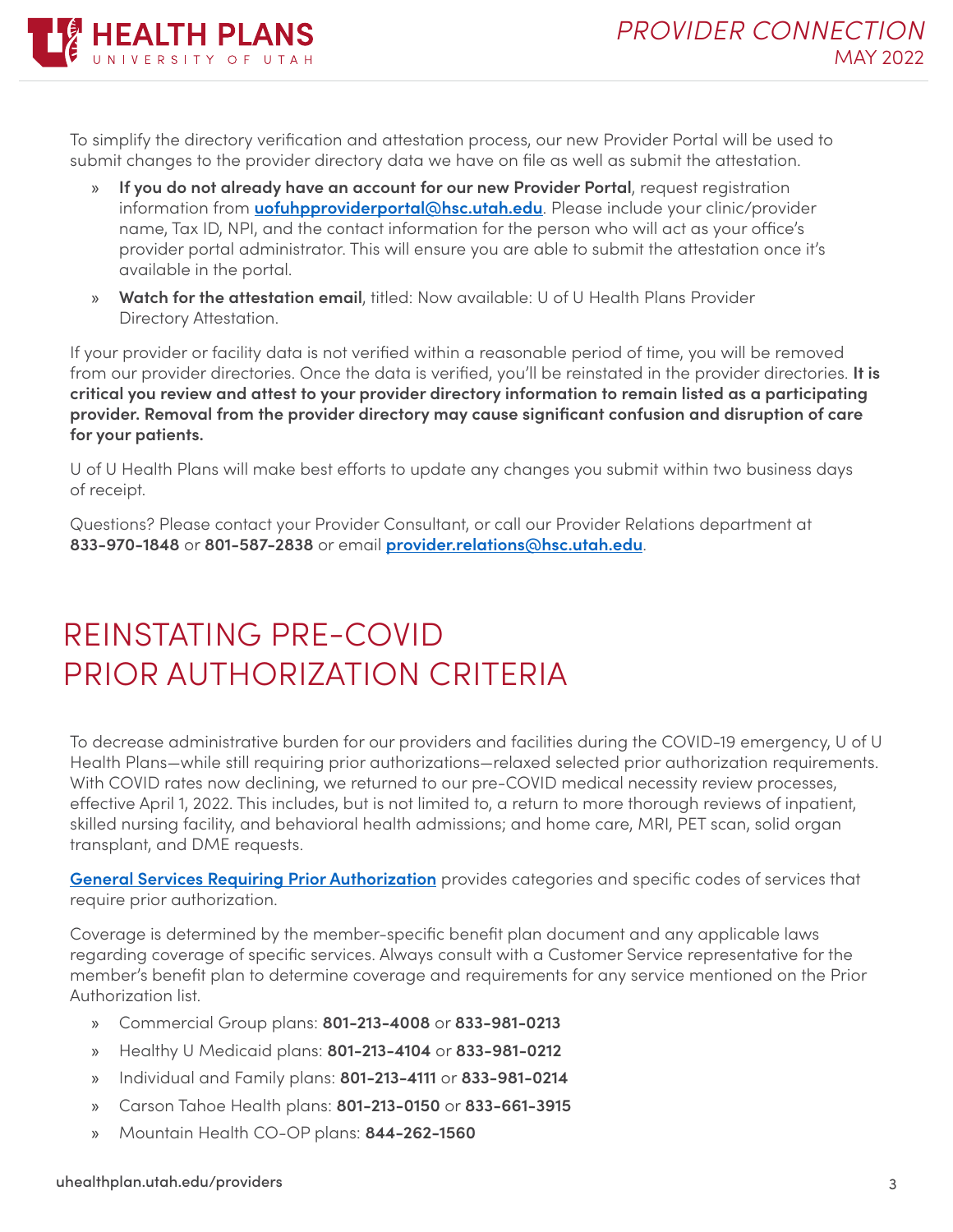

## <span id="page-3-0"></span>UPDATED ACCESS STANDARDS

We are committed to ensuring our members have timely access to the services they need. Providers participating in one or more of our networks are expected to also ensure members have access to timely care by complying with the Access Standards below. These standards are established by the Centers for Medicare & Medicaid Services (CMS), the State of Utah, and per the Federal Register Qualified Health Plan requirements.

We've recently updated our Provider Manual with the following Access Standards. Please review these standards with the appropriate staff and incorporate any changes to your business practice as may be warranted.

#### **APPOINTMENT WAIT TIMES**

**Note**: A PCP is defined as a generalist in any of the following areas: Family Practice, General Practice, General Internal Medicine, Obstetrics/Gynecology (by physician), and Pediatrics.

| <b>Access and Availability Standards</b>                                                       |                                                                                                                                                                                                           |                                                                  |                                                                                                      |                                                               |  |
|------------------------------------------------------------------------------------------------|-----------------------------------------------------------------------------------------------------------------------------------------------------------------------------------------------------------|------------------------------------------------------------------|------------------------------------------------------------------------------------------------------|---------------------------------------------------------------|--|
| <b>Urgent Care</b>                                                                             |                                                                                                                                                                                                           |                                                                  |                                                                                                      |                                                               |  |
| $\rangle$                                                                                      |                                                                                                                                                                                                           |                                                                  | Commercial, Individual/Family plans, and Advantage U (Medicare) - Not life-threatening               |                                                               |  |
| $\mathcal{Y}$                                                                                  | Medicaid - Symptomatic, not life-threatening, treated in a provider's office. Does not indicate<br>dangerousness, but patient's functioning is seriously impaired and symptoms are moderate<br>to severe. |                                                                  |                                                                                                      |                                                               |  |
|                                                                                                | <b>Access Standard:</b>                                                                                                                                                                                   | <b>Primary Care Provider</b><br>Within 2 days                    | <b>Specialty Care Provider</b><br>Within 2 days                                                      | <b>Behavioral Health Provider</b><br>Within 48 hours (2 days) |  |
|                                                                                                | <b>Routine, Non-Urgent Care</b>                                                                                                                                                                           |                                                                  |                                                                                                      |                                                               |  |
| $\mathcal{Y}$                                                                                  |                                                                                                                                                                                                           | schedule calls for visits less frequently than once every month. | Does not apply to appointments for regularly scheduled visits to monitor a chronic condition, if the |                                                               |  |
| $\rangle$                                                                                      |                                                                                                                                                                                                           |                                                                  | Commercial, Individual/Family plans and Medicaid - Includes school physicals.                        |                                                               |  |
| $\mathcal{Y}$                                                                                  | urgent care.                                                                                                                                                                                              |                                                                  | Medicaid only - Includes symptoms generally less intrusive and less serious than those requiring     |                                                               |  |
|                                                                                                | <b>Access Standard:</b>                                                                                                                                                                                   | <b>Primary Care Provider</b>                                     | <b>Specialty Care Provider</b>                                                                       | <b>Behavioral Health Provider</b>                             |  |
|                                                                                                |                                                                                                                                                                                                           | Within 30 days                                                   | Within 30 days                                                                                       | » Initial visit for routine care<br>within 10 business days   |  |
|                                                                                                |                                                                                                                                                                                                           |                                                                  |                                                                                                      | » Follow-up routine care within<br>30 days                    |  |
|                                                                                                |                                                                                                                                                                                                           | After-Hours Care (Commercial and Individual/Family plans only)   |                                                                                                      |                                                               |  |
| Offer after-hours care or provide directions on where to receive after-hours care.             |                                                                                                                                                                                                           |                                                                  |                                                                                                      |                                                               |  |
| Non-Life-Threatening Emergency (Commercial and Individual/Family plans only)                   |                                                                                                                                                                                                           |                                                                  |                                                                                                      |                                                               |  |
| Within 6 hours, or direct patients to the Emergency Room or behavioral health crisis services. |                                                                                                                                                                                                           |                                                                  |                                                                                                      |                                                               |  |
|                                                                                                |                                                                                                                                                                                                           |                                                                  |                                                                                                      |                                                               |  |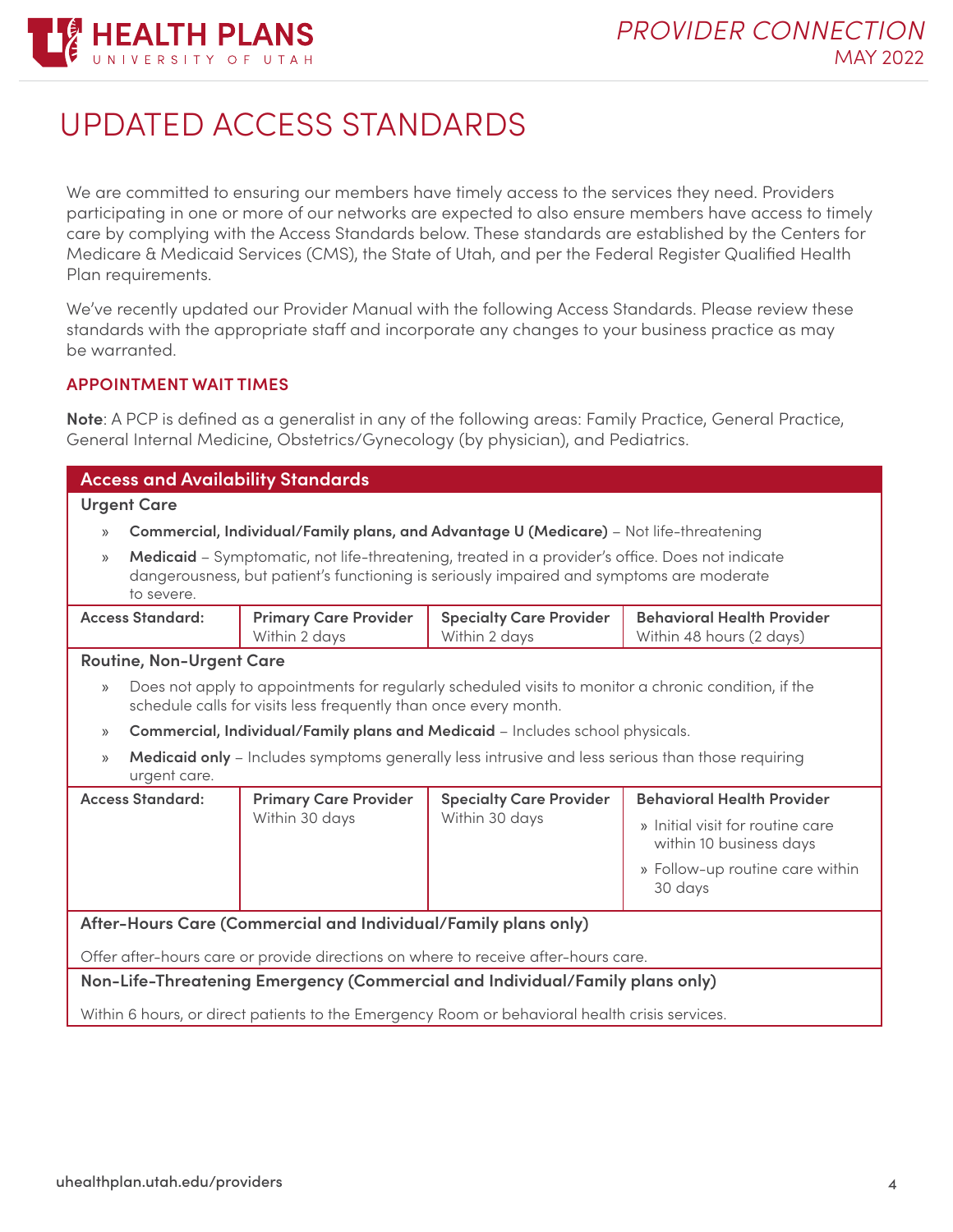

|       | <b>Access and Availability Standards (Continued)</b>                                                                                                                                                                              |  |  |  |
|-------|-----------------------------------------------------------------------------------------------------------------------------------------------------------------------------------------------------------------------------------|--|--|--|
|       | Initial Contact Requiring Emergency Services (Healthy U Behavioral [Medicaid] only)                                                                                                                                               |  |  |  |
|       | Initial contact includes by telephone or a walk-in basis.                                                                                                                                                                         |  |  |  |
|       | Screening within 30 minutes of initial contact:                                                                                                                                                                                   |  |  |  |
| >>    | Face-to-face appointment offered within one-hour of initial contact screening if determined to be<br>an emergency                                                                                                                 |  |  |  |
| $\gg$ | Face-to-face appointment offered within 5 business days of initial contact screening if determined to<br>be urgent                                                                                                                |  |  |  |
| $\gg$ | Face-to-face appointment offered within 15 business days of initial contact screening if determined to be<br>non-urgent                                                                                                           |  |  |  |
|       | In Need of Medical Attention (Advantage U Medicare)                                                                                                                                                                               |  |  |  |
|       | $\mathbf{M}$ . The contract of the contract of the contract of the contract of the contract of the contract of the contract of the contract of the contract of the contract of the contract of the contract of the contract of th |  |  |  |

Not urgent or emergent services, but in need of medical attention.

| <b>Access Standard:</b> | <b>Primary Care Provider   Specialty Care Provider</b> |               |
|-------------------------|--------------------------------------------------------|---------------|
|                         | Within 1 week                                          | Within 1 week |
|                         |                                                        |               |

**Note**: Medicaid members must be offered appointments during the same hours of operation offered to commercial members or Medicaid FFS members.

#### **APPOINTMENT SCHEDULING**

Providers are required to have an appropriate scheduling system that reserves adequate time allotments for various types of appointments, as well as adequate time reserved for urgent/acute care.

The provider's telephone system must be sufficient to manage the volume of calls coming into the office.

View the **[Access Standards Policy](https://uhealthplan.utah.edu/providers/provider-manual.php#bookmark2)** in its entirety in our Provider Manual.

## <span id="page-4-0"></span>IT PAYS FOR MEMBERS TO HAVE THEIR WELLNESS CHECKED

While "an apple a day keeps the doctor away" is sage advice for everyone, staying healthy is much easier for members who visit their healthcare provider for routine checkups. Some members of our Healthy U Medicaid and Individual/Family plans may not be aware of the importance of preventive visits, or that they're available with no out-of-pocket costs. Therefore, we offer the following incentives to encourage them to obtain these important services.

- » **[Well-Child Visit Incentive](https://uhealthplan.utah.edu/wellchild/)** for Individual and Family Plan members and Healthy U Medicaid plan members: we have an incentive where children ages 3 to 17 can earn a \$25 gift card for a well-care visit.
- » **[Adult Preventive Care Visit Incentive](https://uhealthplan.utah.edu/brokers/pdfs/2022/flu-shot-wellness-gift-card-incentive.pdf)** (annual exam, wellness checkup). Adult Individual/Family plan members, age 18 and older, can earn a \$50 gift card when they have their preventive well care visit in the 2022 calendar year.
- » Additional incentives for various at different times of year: We just finished an incentive campaign to encourage members to receive their COVID vaccines and/or flu shots.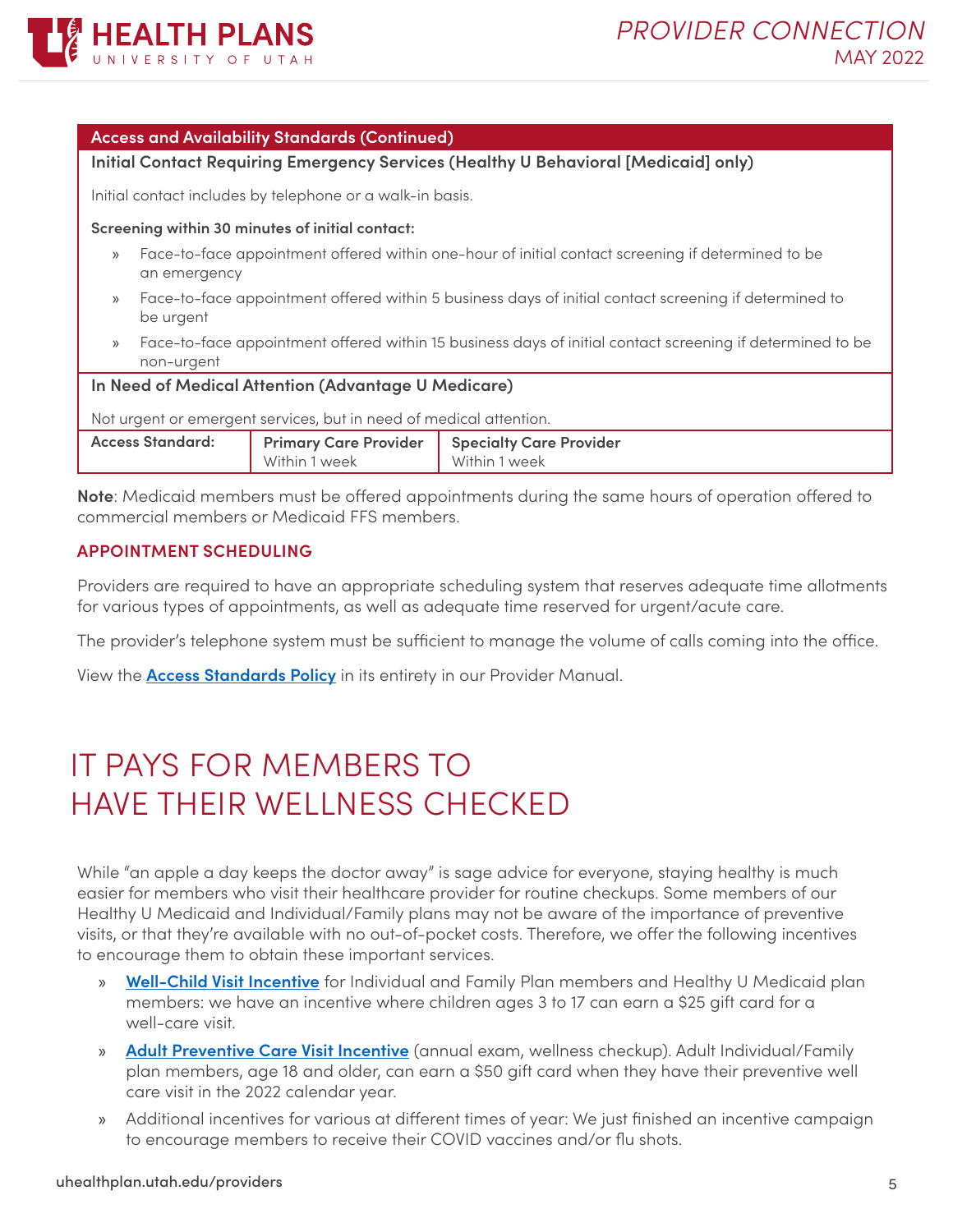

» Preventive care usually costs members nothing! Most members have no out-of-pocket costs for preventive services rendered during a routine annual wellness visit. Naturally, services or tests administered outside the scope of preventive care will be processed with the member's usual benefits; check your patients' benefit summary, or call Customer Service for the member's health plan to determine which services are covered as preventive for their plan.

Preventive care is the best way to ensure any conditions of concern are treated early—when treatment is easiest and most successful. We invite you to partner with us in reminding members, your patients, of the importance of regular wellness visits. And while we're on the topic, when's the last time you had a wellness visit?

## <span id="page-5-0"></span>WHEN MEMBERS NEED URGENT CARE

Does your practice offer urgent care? When non-emergent illness or injury strikes unexpectedly, members need care quickly. Emergency departments frequently see patients who don't need the level of care offered in an ED, because they didn't know where to find urgent care. The cost of this care is much greater—to the hospital, payer, and member—when provided in an ED than it would be if provided in an urgent care setting.

In addition to cost savings, urgent care services within a provider practice create an opportunity to enhance a trusted relationship between your practice and your patients, or to create a new relationship.

If your practice offers urgent care services and hours, check your listing in our **[Provider Directory](https://uuhip.healthtrioconnect.com/public-app/consumer/provdir/entry.page)** to be certain you're listed as an Urgent Care Facility. If needed, email **[provider.relations@hsc.utah.edu](mailto:provider.relations%40hsc.utah.edu?subject=)** to inquire about adding Urgent Care to your clinic's specialties.

## <span id="page-5-1"></span>DOCUMENTING BLOOD PRESSURE READINGS TO SUPPORT HEDIS PERFORMANCE

The Healthcare Effectiveness Data and Information Set (HEDIS) tool is used to measure many aspects of performance, with the end goal of ensuring members receive quality care and obtain their best quality of life. This article details some of the key documentation features for the HEDIS measure, Controlling High Blood Pressure (CBP).

#### **MEASURE DEFINITION:**

The CBP measure evaluates the percentage of members 18 to 85 years of age who had a diagnosis of hypertension (HTN) and whose blood pressure (BP) was controlled (<140/90 mm Hg). Systolic BP must be below 140mm Hg and diastolic BP must be below 90 mm Hg to be considered controlled.

This measure includes all of our health product plans for Commercial groups, Individual and Family plans, Medicaid, and Medicare Advantage.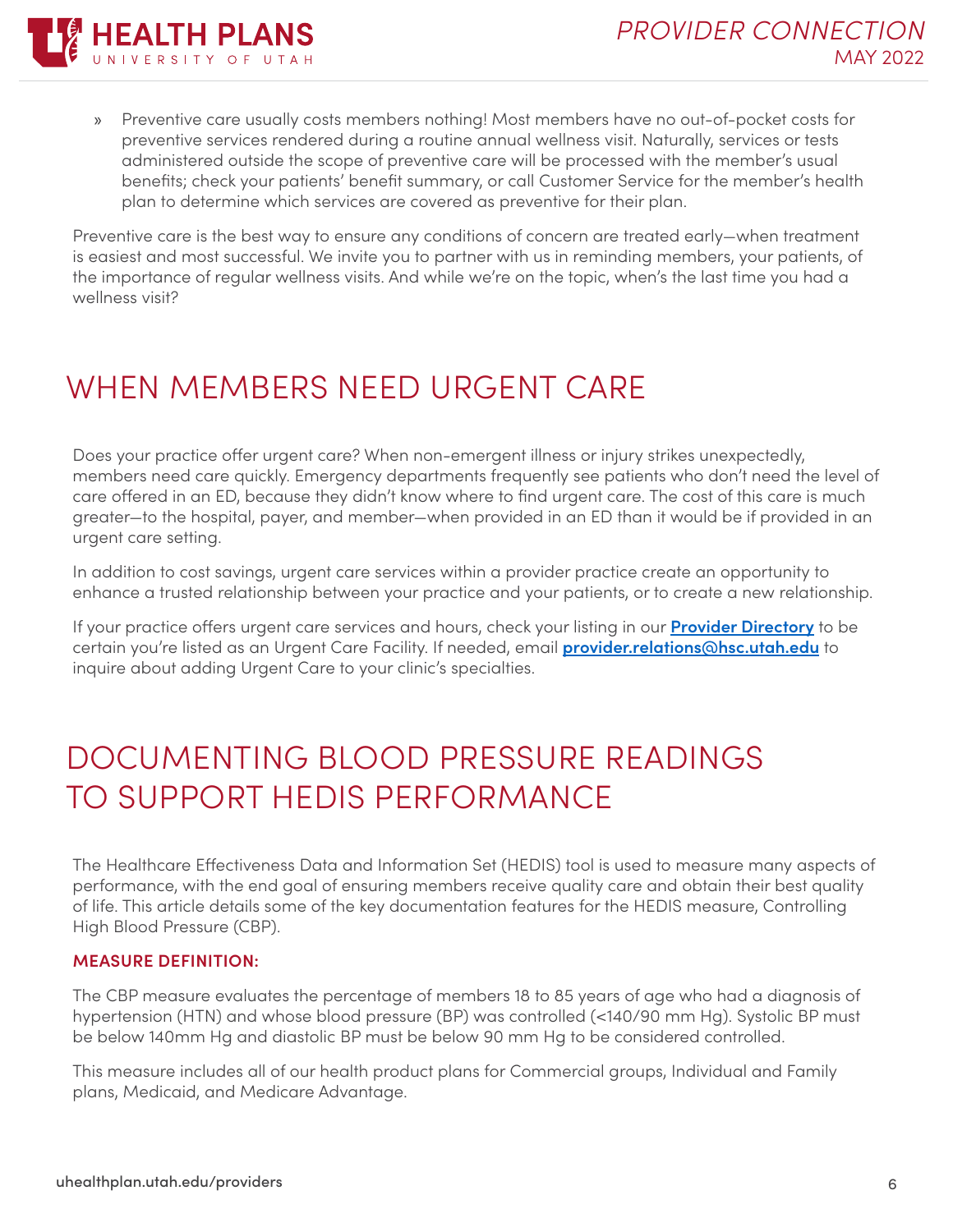#### **TIPS FOR DOCUMENTING BLOOD PRESSURE READINGS:**

HEALTH PLANS

- » Record all blood pressure readings. If a patient with hypertension has a BP reading above 140/90 mm HG on any given visit, take the blood pressure again, before the patient leaves the office, to see if the pressure decreases. Record both readings.
- » Patient-reported blood-pressure readings from any digital device are acceptable, as long as the BP reading is documented in the patient's medical record.
- » The patient is "non-compliant" if there is no BP reading documented during the year or if the reading is incomplete (e.g., the systolic or diastolic level is missing).
- » A distinct numeric result for both the systolic and diastolic BP reading is required for numerator compliance. Ranges and thresholds do not meet compliance criteria for this measure.

#### **Examples:**

| Compliant documentation                                                            | Non-Compliant documentation                                                         | Non-Compliant reason                                                            |
|------------------------------------------------------------------------------------|-------------------------------------------------------------------------------------|---------------------------------------------------------------------------------|
| Systolic 124<br>Diastolic 82                                                       | Systolic 120s<br>Diastolic 80s                                                      | The BP reading is not recorded as<br>a distinct numeric result.                 |
| The patient recorded a blood<br>pressure reading today at home<br>that was 125/80. | The patient reports usual blood<br>pressures at home of 120s/80s.                   | The BP reading is not recorded as<br>a distinct numeric result.                 |
| Average BP: 139/70                                                                 | BP readings average between 110-<br>120 mm HG systolic and<br>70-80 mm HG diastolic | The BP reading is documented<br>as a range, not as distinct numeric<br>results. |

#### **BEST PRACTICES FOR IMPROVING HEDIS SCORES:**

- » Outreach to members to schedule appointments
- » Stress to members the importance of medication adherence and the benefits of controlled blood pressure
- » Counsel the member about healthy lifestyle changes like improved diet and increased exercise
- » Correctly and consistently document BP readings in medical records, irrespective of type of visit telehealth, telephone, virtual, or office

#### **CODING BLOOD PRESSURE AND HYPERTENSION:**

| Codes                                                                                                                                                                                                                                       |
|---------------------------------------------------------------------------------------------------------------------------------------------------------------------------------------------------------------------------------------------|
| $ICD-10:110$                                                                                                                                                                                                                                |
| CPT-CAT-II: 3077F                                                                                                                                                                                                                           |
| CPT-CAT-II: 3074F, 3075F                                                                                                                                                                                                                    |
| CPT-CAT-II: 3080F                                                                                                                                                                                                                           |
| CPT-CAT-II: 3079F                                                                                                                                                                                                                           |
| CPT-CAT-II: 3078F                                                                                                                                                                                                                           |
| CPT: 93784, 93788, 93790, 99091, 99453, 99454, 99457, 99473,<br>99474                                                                                                                                                                       |
| CPT: 99201 to 99205, 99211 to 99215, 99241 to 99245, 99347 to<br>99350, 99381 to 99387, 99391 to 99397, 99401, 99402, 99403,<br>99404, 99411, 99412, 99429, 99455, 99456, 99483, 99341 to 99345<br>HCPCS: G0402, G0438, G0439, G0463, T1015 |
|                                                                                                                                                                                                                                             |

We are committed to working with you to improve the quality of care our members receive. Please share with us what you've found effective in your practice to meet the CPB HEDIS measures.

#### uhealthplan.utah.edu/providers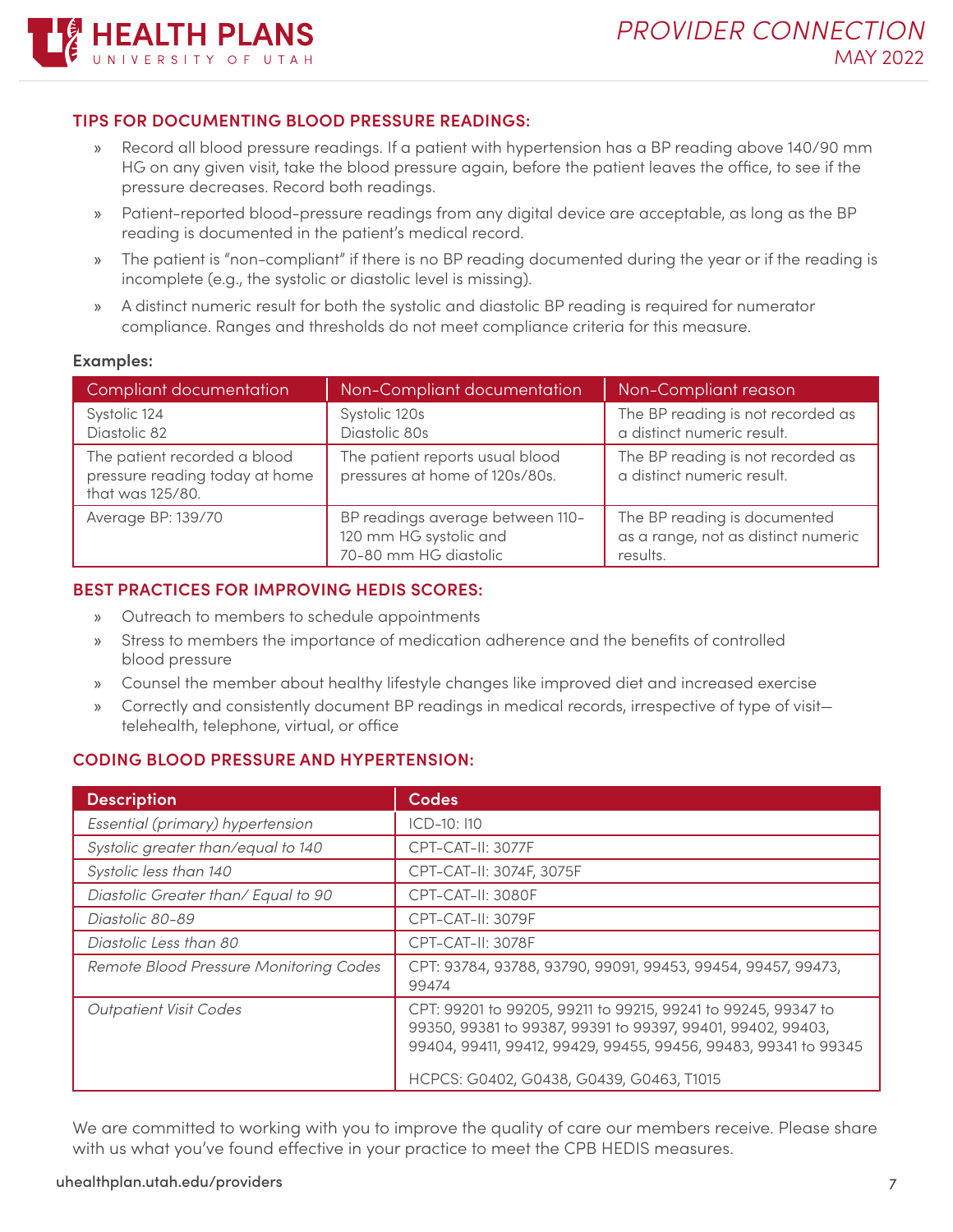

## <span id="page-7-0"></span>CORRECT METHOD TO AMEND CLINICAL DOCUMENTATION

Most providers are so busy with clinical practice that documentation is secondary to their care of patients. Busy days of patient care can sometimes result in documentation of the patient's visit that lacks details necessary for subsequent authorizations for reimbursement of procedures, treatments, or other care.

In these circumstances, providers may wish to modify documentation to more accurately reflect what occurred in the care of the patient. Correctly modifying clinical documents can result in more rapid adjudication of claims and approval of pre- and post-service coverage requests. It can also avoid the appearance of fraud and associated consequences.

#### **HOW TO CORRECTLY MODIFY CLINICAL RECORDS**

Some electronic medical records allow for opening previously "locked" clinical notes, making it easy to modify notes as if they are part of the original documentation. Though this appears harmless, this some circumstances, the practice can be interpreted as fraudulent—especially if done days or weeks after the original documentation. Deliberate falsification of medical records is a felony offense and is viewed seriously when encountered. The appearance of modifying a document can open an unnecessary and disruptive investigation into your clinic.

Carefully marking modifications with their correct "reason" label can help prevent the appearance of fraud. The accepted modification labels include Late Entry, Addendum, or Correction. These reasons for modifying a medical record are legitimate occurrences in documentation of clinical services.

**Note**: For every reason listed below, the modification must include the current date of that entry and be signed by the person making the addition or change.

*Late Entry* – A late entry supplies additional information that was omitted from the original entry. The late entry bears the current date, is added as soon as possible, is written only if the person documenting has total recall of the omitted information, and signs the late entry.

Example: A late entry following treatment of multiple trauma might add: "The left foot was noted to be abraded laterally. John Doe MD 06/15/09"

*Addendum* – An addendum provides information that was not available at the time of the original entry. The addendum should also be timely, bear the current date and reason for the addition or clarification of information being added to the medical record, and be signed by the person making the addendum.

Example: An addendum could note: "The chest x-ray report was reviewed and showed an enlarged cardiac silhouette. John Doe MD 06/15/09"

*Correction* – When making a correction to the medical record, never write over or otherwise obliterate the erroneous entry in a medical record. Draw a single line through the inaccurate information, keeping the original entry legible. Sign or initial and date the deletion, stating the reason for correction above or in the margin. Document the correct information on the next line or space with the current date and time, making reference back to the original entry.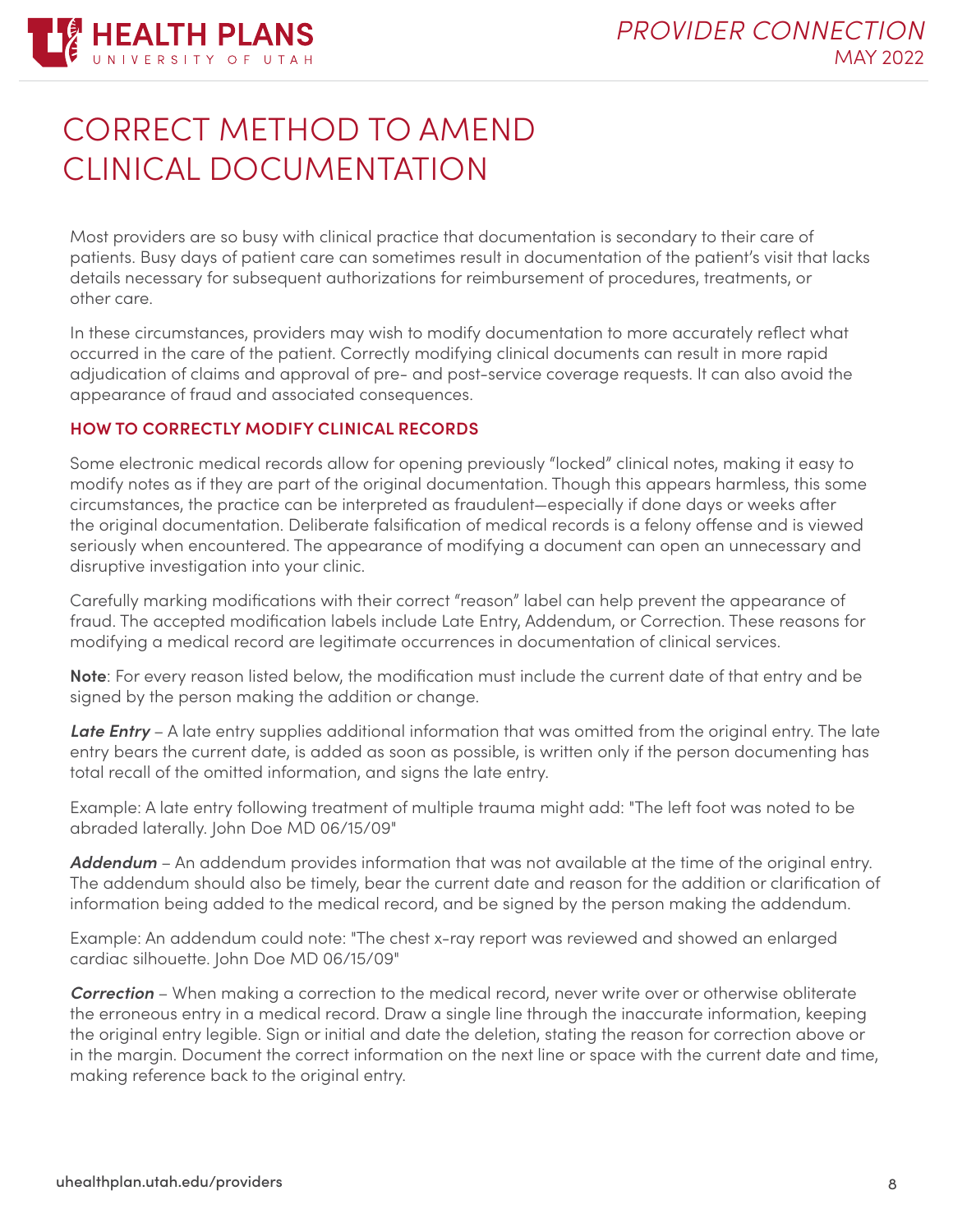

Correction of electronic records should follow the same principles of tracking any modification, in both the original entry and the correction. When a hard copy is generated from an electronic record, both records must show the correction. Any corrected record submitted must make clear the specific change made, the date of the change, and the identity of the person making that entry.

#### **References:**

- "Documentation Guidelines for Amended Medical Records." Medical Review. Noridian Healthcare Solutions, Jurisdiction E – Medicare Part B. 14 Aug. 2018. Web. Accessed 21 Feb. 2022.
	- **<https://med.noridianmedicare.com/web/jeb/cert-reviews/mr/documentation-guidelines-for-amended-records>**
- "Payment of Benefits." Compilation of the Social Security Laws, Section 1833(e) Title XVIII. Social Security Administration. Unk. Web. Accessed 23 Mar. 2022.

**[https://www.ssa.gov/OP\\_Home/ssact/title18/1833.htm](https://www.ssa.gov/OP_Home/ssact/title18/1833.htm)**

"Provisions Relating to the Administration of Part B." Compilation of the Social Security Laws, Section 1842(a)(1)(c) Title XVIII. Unk. Web. Accessed 23 Mar. 2022.

**[https://www.ssa.gov/OP\\_Home/ssact/title18/1842.htm](https://www.ssa.gov/OP_Home/ssact/title18/1842.htm)** 

"Exclusions from Coverage and Medicare as Secondary Payer." Compilation of the Social Security Laws, Section 1862(a)(1)(A) of Title XVIII. Unk. Web. Accessed 23 Mar. 2022.

**[https://www.ssa.gov/OP\\_Home/ssact/title18/1862.htm](https://www.ssa.gov/OP_Home/ssact/title18/1862.htm)**

Schott, Sharon. (2003) "How Poor Documentation Does Damage in the Court Room." Journal of AHIMA / American Health Information Management Association. 74. 20-4; quiz 27.

**<https://library.ahima.org/doc?oid=58826#.YjuOTXrMK70>**

Dougherty, Michelle. (2002). Practice Brief. "Maintaining a Legally Sound Health Record." Journal of AHIMA / American Health Information Management Association. 73. 64A-64G

**[https://www.researchgate.net/publication/11157709\\_Practice\\_brief\\_Maintaining\\_a\\_legally\\_sound\\_health\\_record](https://www.researchgate.net/publication/11157709_Practice_brief_Maintaining_a_legally_sound_health_record)** 

### ANNUAL REMINDER: MEMBER RIGHTS AND RESPONSIBILITIES

**Note**: This information is shared with every member at time of enrollment.

#### **WHAT ARE MEMBER RIGHTS?**

University of Utah Health Plans want to give our members the best care and service. U of U Health Plans members have the right to:

- » Get information about the organization, plan, its services, its practitioners and providers and member rights and responsibilities.
- » Be treated with respect, dignity and a right to privacy.
- » Have their medical visits, conditions, and records kept private.
- » Ask for and receive a copy of their medical record, and ask to have it corrected if needed.
- » Get information about their health and medical care, such as how a treatment will affect the member and their treatment options.



- » Make decisions about their health care with their healthcare provider, including refusing treatment.
- » Talk to U of U Health Plans about appropriate or medically necessary treatment options, regardless of cost or benefit coverage.
- » Voice a complaint or appeal about the organization or the care it provides.

#### uhealthplan.utah.edu/providers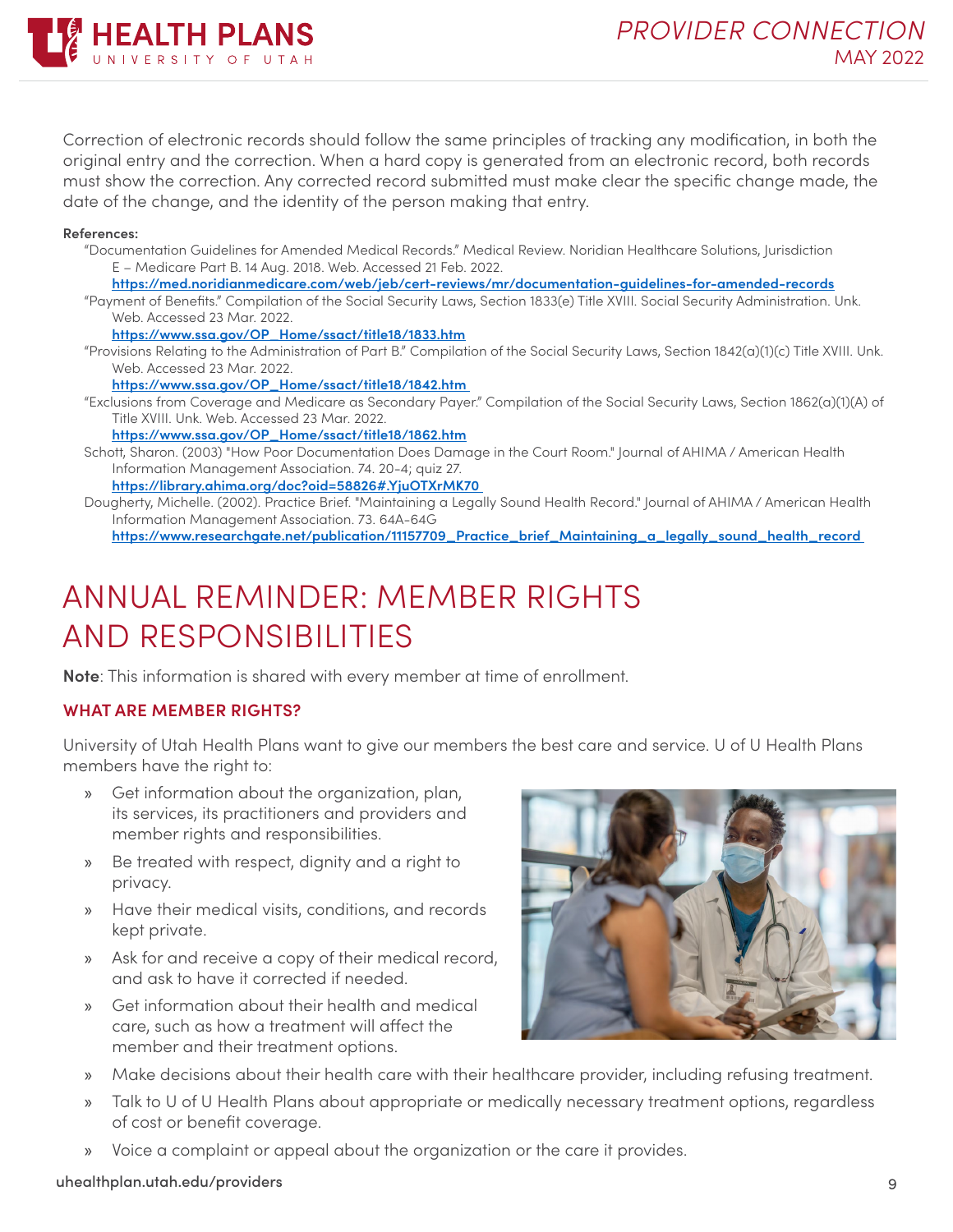

- » Make recommendations about these rights. » Use their rights at any time without being treated badly.
- » Be free from restraint or seclusion if it is used to coerce (force), discipline, retaliate, or for convenience.
- » Get health care within appropriate time frames.
- » Receive the following information upon request:
	- Member rights and responsibilities
	- The services U of U Health Plans offers
	- How to get help and emergency care when their doctor's office is closed
	- Involvement in medical research
	- Grievances and Appeals
	- How U of U Health Plans operates, such as our policy for selecting providers, what we require of them, any practice guidelines (rules) they use to care for members, and our confidentiality policy.

If members need help understanding any of this information, call us at **833-981-0213**.

#### **WHAT ARE MEMBER RESPONSIBILITIES?**

To keep members and their family healthy and help us care for them, members should remember to:

- » Read the Member Guide. If members need help understanding it, they can call U of U Health Plans Member Services at **833-981-0213**.
- Follow provider recommendations, plans and instructions for care that members and providers have agreed upon. If members don't agree, or have questions about treatment plan or goals, talk to their provider.
- » Understand members health problems, work with member's provider to develop agreed upon treatment goals and do all members can to meet goals.
- » Keep appointments or let the provider's office know as soon as possible if member can't make it.
- » Supply information needed to the Health Plans and to treating providers in order to provide care.
- » Let the group administrator know if member moves, changes phone number, get married or divorced, have a baby, or someone in the family dies.
- » Respect the staff and property at their provider's office.
- » Stay fit and well by taking care of themselves and their family.
- » Always talk to their doctor about any health information in any newsletter or on any website to make sure it is best for them. Never use this information instead of what their doctor says is best.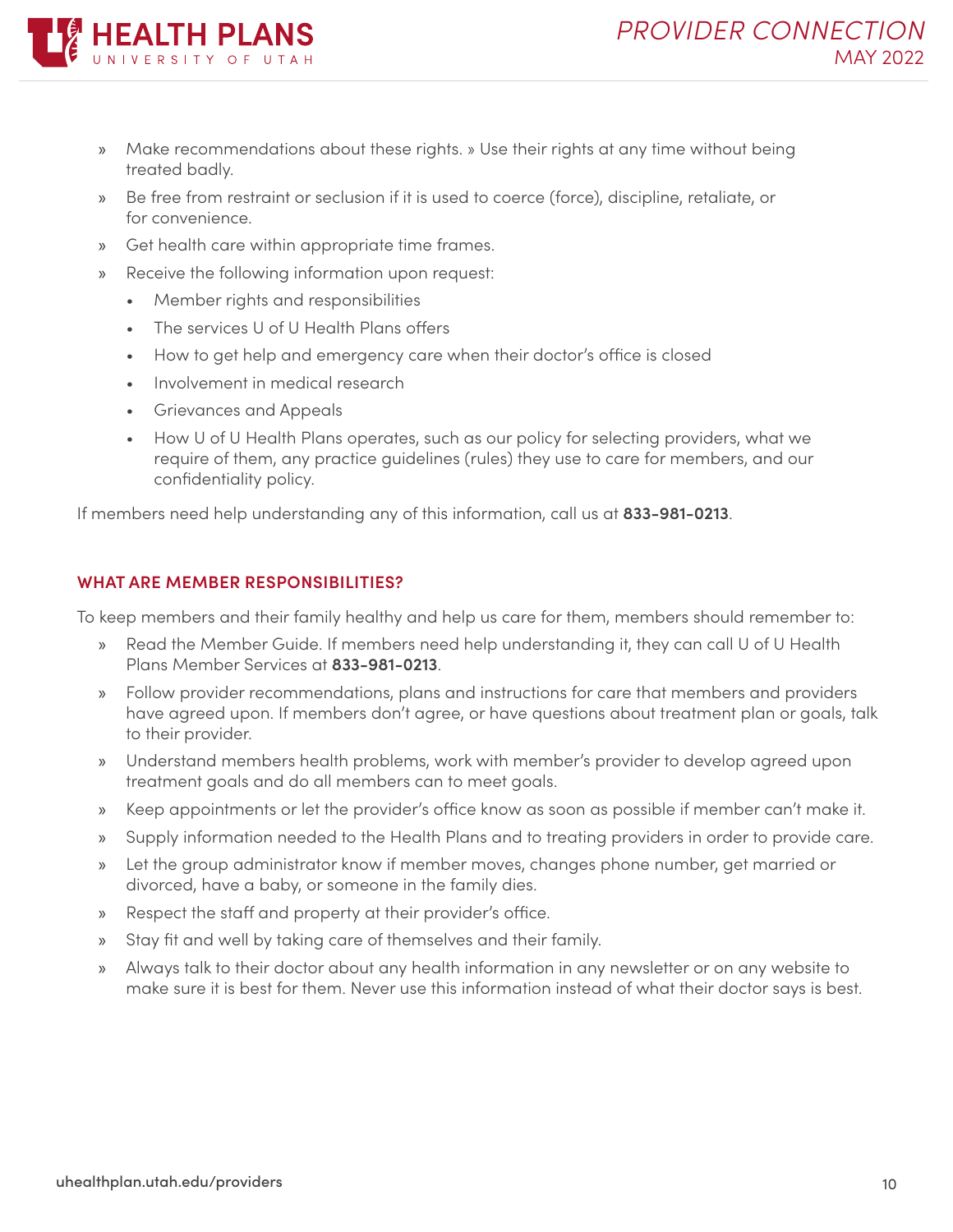

### <span id="page-10-0"></span>ANNUAL REMINDER: OBTAINING UTILIZATION MANAGEMENT CRITERIA

U of U Health Plans makes every effort to ensure that services being provided to our members meet nationally recognized guidelines and are provided at the appropriate setting (inpatient or outpatient) and that the length of stay can be supported for medical indications. We reference InterQual® and Hayes criteria, nationally recognized guidelines, to help determine medical necessity.

We would be happy to provide you with a copy of the criteria we used to make utilization management decisions. Please call the Utilization Management team at **833-981-0213**, option 2, for additional information. You may also email your request for criteria to **[UUHP\\_UM@hsc.utah.edu](mailto:UUHP_UM%40hsc.utah.edu?subject=)**.

## <span id="page-10-1"></span>REPORTING BEHAVIORAL HEALTH CARE COORDINATION

Recognizing that mental health is an integral part of a person's overall health, we encourage PCPs and behavioral health professionals to coordinate care of at-risk individuals. To facilitate integrated care coordination, we cover the following services:

#### **COVERED BEHAVIORAL HEALTH CARE COORDINATION CODES**

| <b>CPT</b> | <b>Brief Description</b>                                                   | <b>Limitations</b>                                              |
|------------|----------------------------------------------------------------------------|-----------------------------------------------------------------|
| 99483      | Assessment of and care planning for a<br>patient with cognitive impairment | One per month                                                   |
| 99484      | Care management services for<br>behavioral health conditions               | One per month                                                   |
| 99492      | Initial psychiatric collaborative care<br>management                       | One per member per lifetime per clinic                          |
| 99493      | Subsequent psychiatric collaborative care<br>management                    | One per month                                                   |
| 99494      | Initial or subsequent psychiatric<br>collaborative care management         | One per month - Can only be billed in<br>conjunction with 99493 |

» Learn more about **[Behavioral Health Integration Services](https://www.cms.gov/Outreach-and-Education/Medicare-Learning-Network-MLN/MLNProducts/Downloads/BehavioralHealthIntegration.pdf)**.

» Visit [Learn About the Collaborative Care Model](https://www.psychiatry.org/psychiatrists/practice/professional-interests/integrated-care/learn) from the American Psychiatric Association<sup>SM</sup>.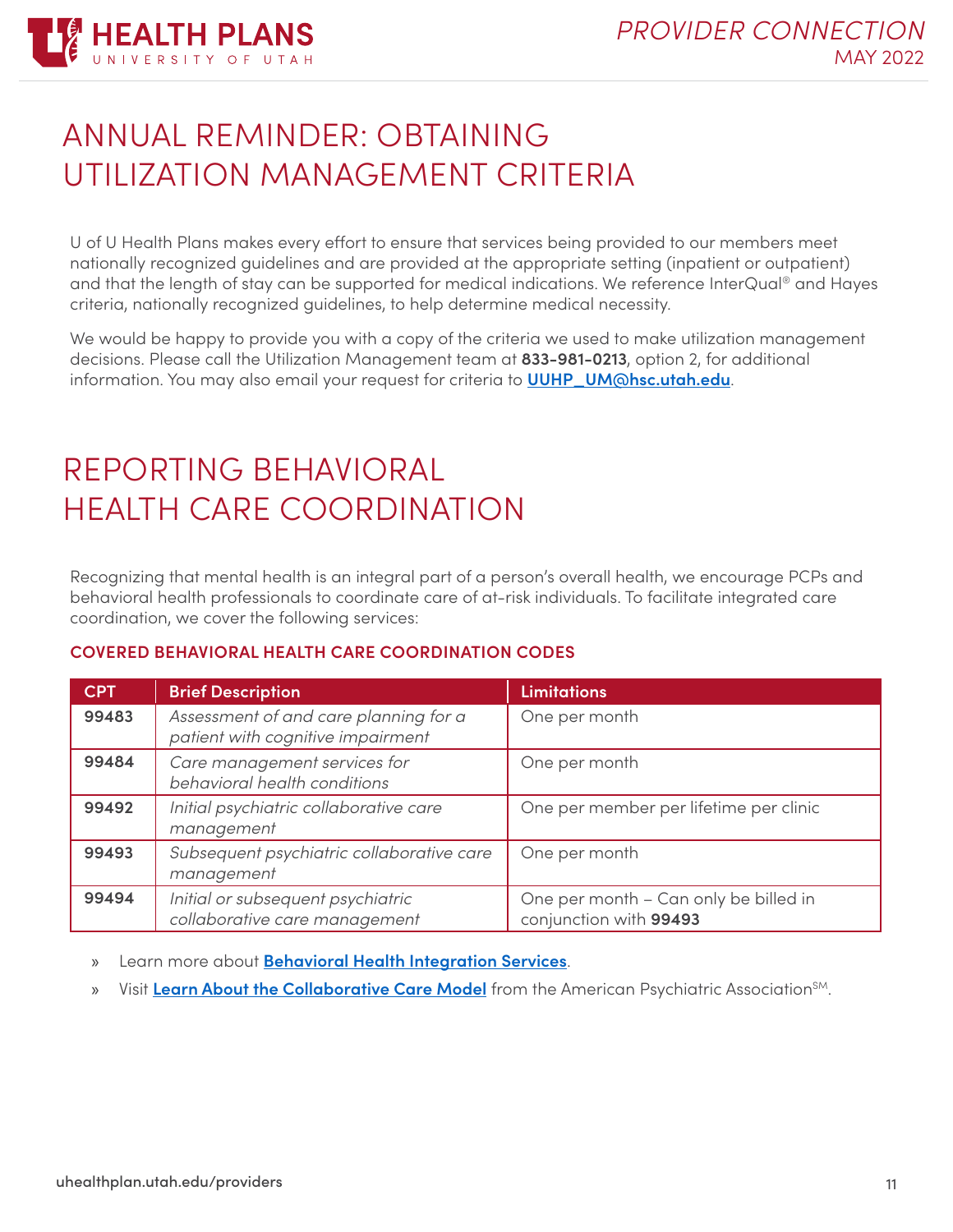

## **HEALTHY U** MEDICAID

## <span id="page-11-0"></span>MEDICAID ELIGIBILITY AND THE PUBLIC HEALTH EMERGENCY

To ensure Medicaid beneficiaries did not lose medical insurance because of changing circumstances during the coronavirus pandemic, everyone who was on Medicaid stayed on Medicaid without needing to renew. Now that the public health emergency and government funding are waning, this grace period may soon change.

Please help us make sure eligible beneficiaries do not lose their Medicaid coverage. We're outreaching to our Medicaid members to let them know they should get at the head of the line and complete their renewal as soon as possible.

If you have a patient who may be at risk of losing coverage, or perhaps are unaware of the need to check their enrollment, please inform them of the following options, as opportunities arise:

- » If beneficiaries feel comfortable renewing on their own, they can do that by calling the Department of Workforce Services (DWS) at **801-526-0950** to check their eligibility and enroll, if appropriate.
- » If beneficiaries have questions about their Healthy U Medicaid plan, they can call **833-981-0212**.
- » **If beneficiaries do not renew, they may lose their Medicaid coverage.**

Healthy U also partners with Take Care Utah to help beneficiaries complete their renewal. If anyone has questions or would like help renewing, they can visit **[takecareutah.org](http://www.takecareutah.org/)** to schedule an appointment, or call **801-433-2299**. Assistance through Take Care Utah is completely free.



<span id="page-11-1"></span>There are currently no new updates for Advantage U, but we're always available to answer your questions:

#### **LEARN MORE**

#### **[Advantage U website](https://advantageumedicare.com/)**

» Click on the "For Providers" tab for a menu of resources available for providers.

#### **QUESTIONS?**

| 801-587-2838 Contracting and general questions - Provider Relations 801-587-2838 |  |
|----------------------------------------------------------------------------------|--|
| » Part D Prescription Medications – contracted with CVS Caremark® 888-970-0851   |  |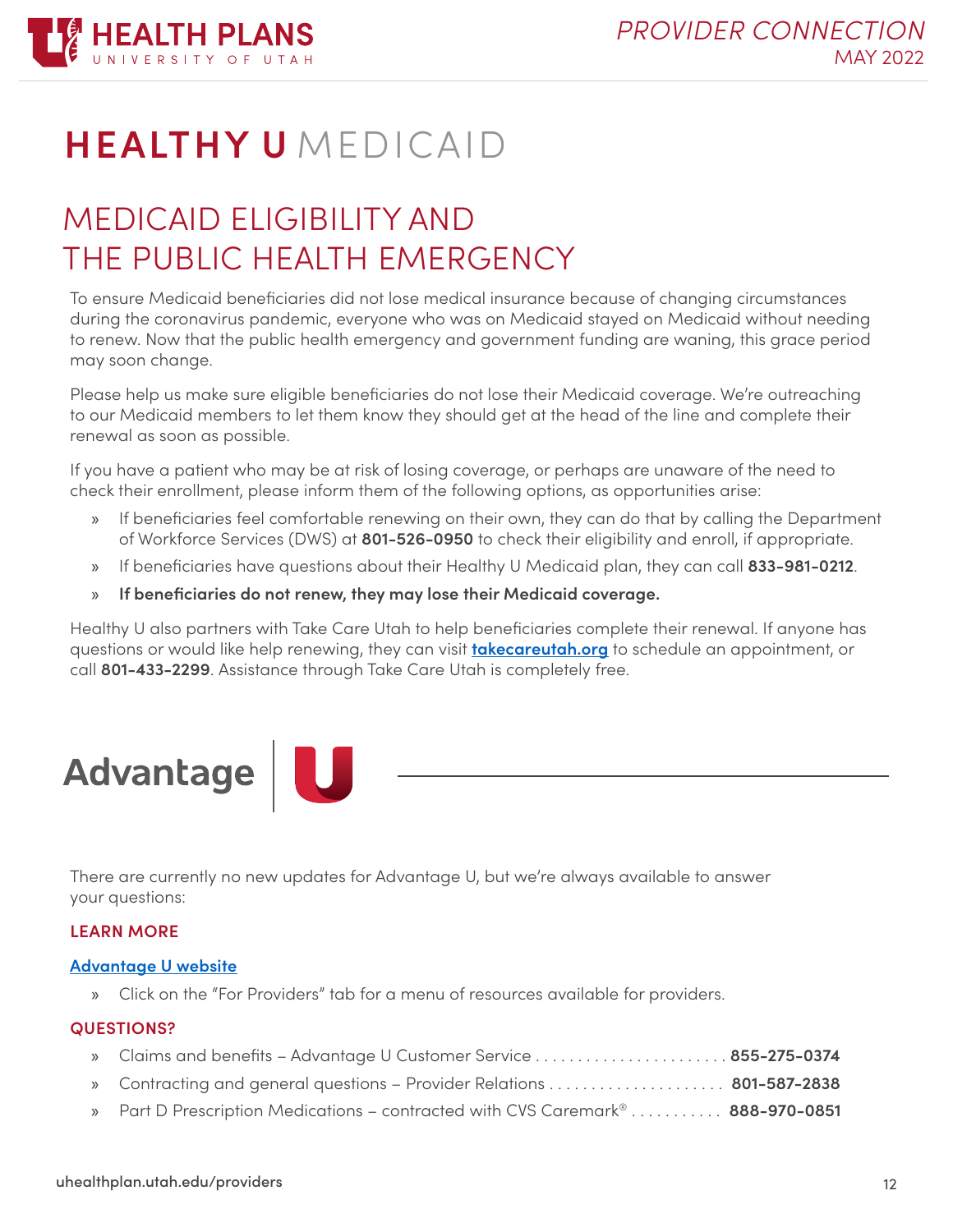

## <span id="page-12-0"></span>**PHARMACY**

Our medication and pharmacy information is updated as changes occur. Please visit our **[Pharmacy site](https://uhealthplan.utah.edu/individual/pharmacy.php)** at least quarterly to view the most recent information.



## <span id="page-12-1"></span>AUTOIMMUNE DISEASE MEDICATIONS FOR HEALTHY U MEDICAID:

The preferred/non-preferred status of medications for autoimmune diseases **for Healthy U Medicaid members** is changing, **effective June 1, 2022**. The changes, listed below, are also available in our **[Pharmacy Policies](https://uhealthplan.utah.edu/medicalpolicy/pharmacy-filtered.php)**. **These changes only apply to new starts**.

| <b>Disease State</b>                | <b>First-line Preferred</b>                                          | Second-line Preferred;<br>after trial and failure of one<br>first-line agent                           | Non-preferred; requires trial<br>and failure of one first-line<br>and two second-line agents   |
|-------------------------------------|----------------------------------------------------------------------|--------------------------------------------------------------------------------------------------------|------------------------------------------------------------------------------------------------|
| Rheumatoid<br>Arthritis             | Preferred infliximab<br>products and preferred<br>rituximab products | Actemra®, Cimzia®, Humira®,<br>Kevzara®, Olumiant®,<br>Orencia <sup>®</sup> , Xeljanz <sup>®</sup> /XR | Enbrel <sup>®</sup> , Kineret <sup>®</sup> , Rinvoq <sup>®</sup> ,<br>Simponi <sup>®</sup>     |
| Ankylosing<br>Spondylitis           | Preferred infliximab<br>products                                     | Cimzia, Humira, Taltz <sup>®</sup> ,<br>Xeljanz/XR                                                     | Enbrel, Cosentyx®, Simponi                                                                     |
| Psoriasis                           | Preferred infliximab<br>products                                     | Cimzia, Humira, Otezla®,<br>Taltz                                                                      | Cosentyx, Enbrel, Ilumya <sup>®</sup> ,<br>Siliq®, Stelara®, Skyrizi®,<br>Tremfya <sup>®</sup> |
| Psoriatic<br>Arthritis              | Preferred infliximab<br>products                                     | Cimzia, Humira, Orencia,<br>Otezla, Taltz, Xeljanz/XR                                                  | Cosentyx, Enbrel, Rinvoq,<br>Simponi, Skyrizi, Stelara,<br>Tremfya                             |
| Crohn's<br>Disease                  | Preferred infliximab<br>products                                     | Cimzia, Entyvio <sup>®</sup> , Humira                                                                  | Stelara                                                                                        |
| Ulcerative<br>Colitis               | Preferred infliximab<br>products                                     | Entyvio, Humira, Xeljanz/XR                                                                            | Simponi, Stelara                                                                               |
| Juvenile<br>Idiopathic<br>Arthritis | Preferred infliximab<br>products, Actemra,<br>Orencia                | Humira, Xeljanz/XR                                                                                     | Enbrel                                                                                         |
| Hidradenitis<br>Suppurativa         | Preferred infliximab<br>products                                     | Humira                                                                                                 |                                                                                                |

#### **COSENTYX UPDATE FOR COMMERCIAL AND INDIVIDUAL/FAMILY PLANS (DOES NOT APPLY TO MEDICAID)**

**Effective July 01, 2022**, Cosentyx will no longer be covered, and Taltz will be the preferred medication for Commercial and Individual/Family plan members. We will outreach to members currently on Cosentyx for conversion to Taltz. Providers may consider a loading dose when switching members from Cosentyx to Taltz.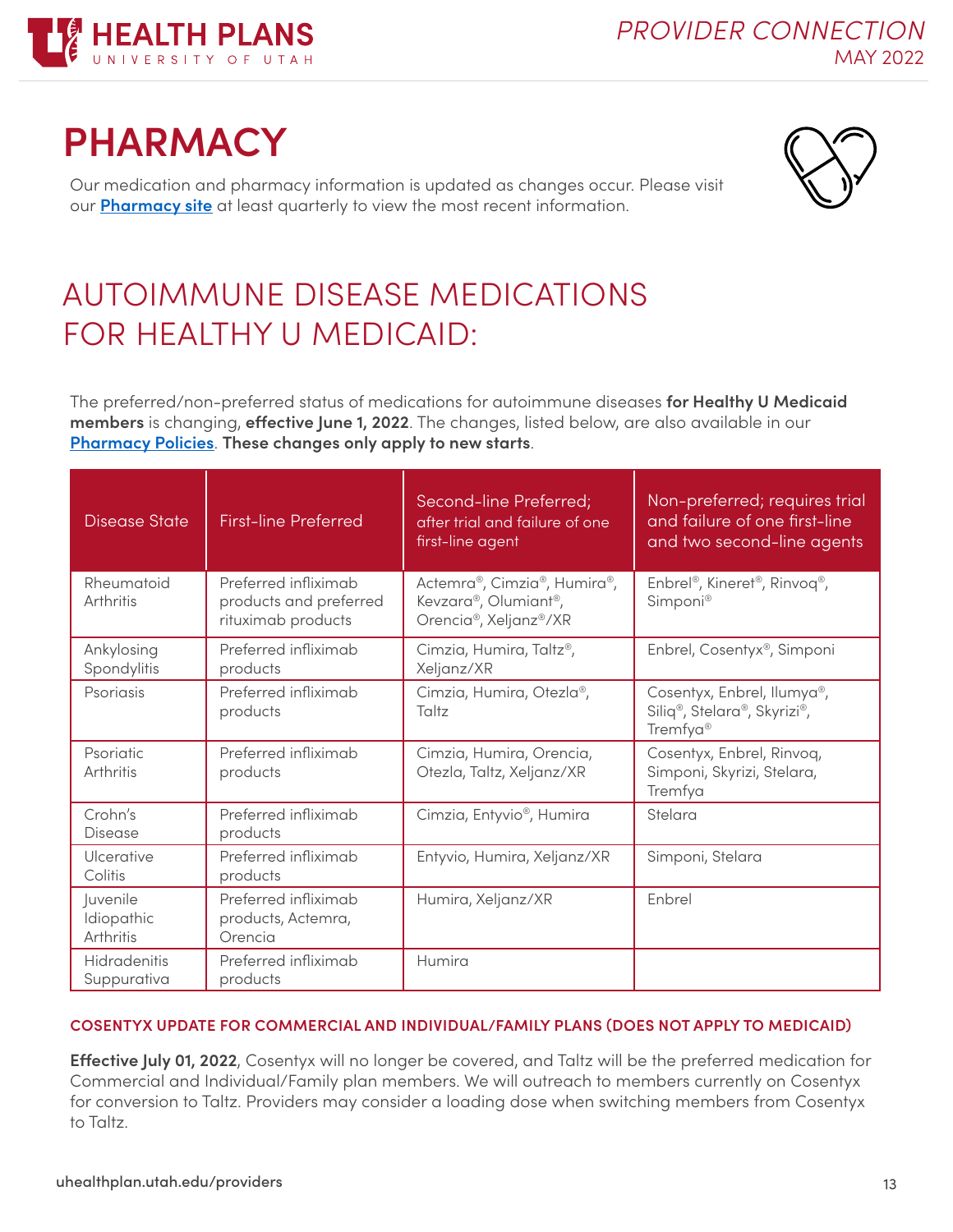

#### **Reminders:**

- » Pharmacy Prior Authorization forms are available online with specific requirements for use and limitations listed in the form. Visit our **[Pharmacy Coverage Policies](https://uhealthplan.utah.edu/medicalpolicy/pharmacy-filtered.php)** to ensure you are submitting the correct form for the requested medication. The link for Pharmacy Medication Use Policies is on the left side of the Web page. Bookmark these links in your internet favorites for quick access to submit pharmacy prior authorization requests.
- » Formulary updates for retail and specialty pharmacy medications may be viewed on the **[Preferred Drug List \(PDL\)/Formulary](https://uhealthplan.utah.edu/pharmacy/)**. This list also includes prescribing limits such as quantity limits, step therapy, and/or prior authorization requirements. Multiple formularies are available, depending on the member's benefit plan.

## <span id="page-13-0"></span>**CODING CORNER**

## <span id="page-13-1"></span>REPORTING COLORECTAL CANCER SCREENING – TIPS FOR ACCURATE CODING

Colorectal Cancer Screening is an important, often life-saving benefit available to our members, and is considered a "preventive" measure by the United States Preventive Services Task Force (USPSTF) for all adults ages 50-75 years. Qualifying screening procedures are mandated and regulated by the Affordable Care Act of 2010 (ACA); therefore, they are offered as an "essential benefit" for many commercial group health plans as well as Individual/Family plans with no out-of-pocket cost for the member. (Self-funded, Medicare, and Medicaid plans may be exempt from this requirement.)

We support you in encouraging appropriate members to receive colorectal cancer screening. Because of the different types of screenings available, anesthesia options, and possible adjunct procedures, reporting colonoscopies correctly continues to challenge even the most experienced coding staff.

To help ensure your patient's colorectal cancer screening is reported and applied correctly as a preventive benefit, here are a few things to remember:

» Only colonoscopies intended as screening procedures, reported with the appropriate ICD-10 CM code, will be applied to the preventive benefit. These are the only ICD-10 codes that will be considered:

| <b>Code Description</b>                                                                                                | <b>ICD-10 CM Codes</b>    |
|------------------------------------------------------------------------------------------------------------------------|---------------------------|
| Encounter for screening for malignant neoplasm                                                                         | Z12.10 to Z12.12          |
| Family history of malignant neoplasm of digestive organs, colonic<br>polyps, or other diseases of the digestive system | Z80.0, Z83.71, and Z83.79 |
| Genetic susceptibility to other malignant neoplasm                                                                     | X15.09                    |

 $\sqrt{2}$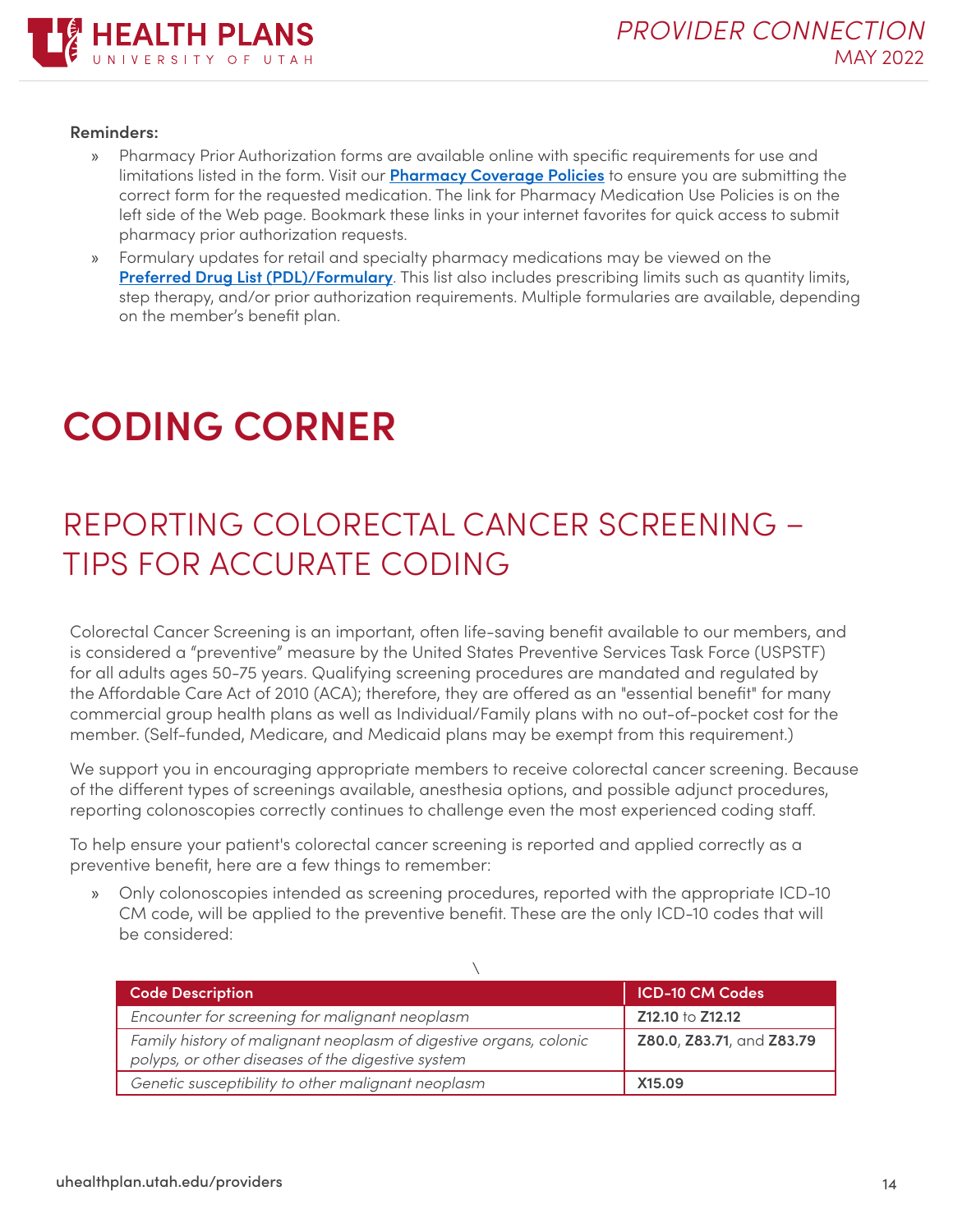» While colonoscopies are the most common screening procedure, there are several methods that will be considered as a preventive screening. Only the following CPT codes will be applied to the preventive benefit and only when reported with one of the ICD-10 codes listed above; otherwise, it will be applied to the medical benefit.

| <b>Code Description</b>     | <b>CPT Codes</b>                                                         |
|-----------------------------|--------------------------------------------------------------------------|
| Sigmoidoscopy, flexible     | 45330, 45331, 45333, 45338, 45346                                        |
| Colonoscopy, flexible       | 44388, 44389, 44392, 44394, 45378, 45380, 45381,<br>45384, 45385, 45388, |
| Colorectal cancer screening | G0105, G0120 to G0122                                                    |

- » In some circumstances an intended screening procedure may identify polyps or other lesions requiring biopsy or removal. In these circumstances, we will still apply the procedure as a preventive benefit if it is reported with one of the screening ICD-10 codes listed above in combination with one of the sigmoidoscopic or colonoscopic interventional CPT codes listed above (e.g., I**CD-10 Z83.71** with **CPT 45385** *Colonoscopy, flexible; with removal of tumor(s), polyp(s), or other lesion(s) by snare technique*). If other code(s) are reported with a screening ICD-10 code, they will be applied to the medical benefit and most members will be responsible for their medical cost share.
- » Increasingly, providers are employing general anesthesia with colorectal screening procedures instead of conscious sedation. To facilitate proper coding, the AMA-CPT published **CPT 00812** *Anesthesia for lower intestinal endoscopic procedures, endoscope introduced distal to duodenum; screening colonoscopy* to report anesthesia for screening colonoscopies. Because this code is specific to screening colonoscopy, we will only cover **00812** if the anesthesia is billed with the appropriate ICD-10 and procedure codes to identify this encounter as a screening procedure.

Use of **CPT 00811** *Anesthesia for lower intestinal endoscopic procedures, endoscope introduced distal to duodenum; not otherwise specified* will not be covered when reported with screening codes, but can be reviewed by appeal on a case-by-case basis, if billed with **Modifier PT** or **33**.

» The standard interval recommended for a screening colonoscopy is generally every 10 years. However, as many screening colonoscopies identify small polyps or other lesions which require a follow up study to ensure a previous biopsy or polypectomy has removed all lesions, we will apply the 'surveillance' study to the preventive benefit if it is performed five or more years after the identifying screening procedure.

## <span id="page-14-0"></span>**COVERAGE AND REIMBURSEMENT POLICY UPDATES**

University of Utah Health Plans uses coverage policies as guidelines for coverage determinations in accordance with the member's benefits. All new and updated policies, including policies for services requiring prior authorization, are posted on our **[Coverage Policies](https://uhealthplan.utah.edu/medicalpolicy/)** website for 60 days prior to their effective date.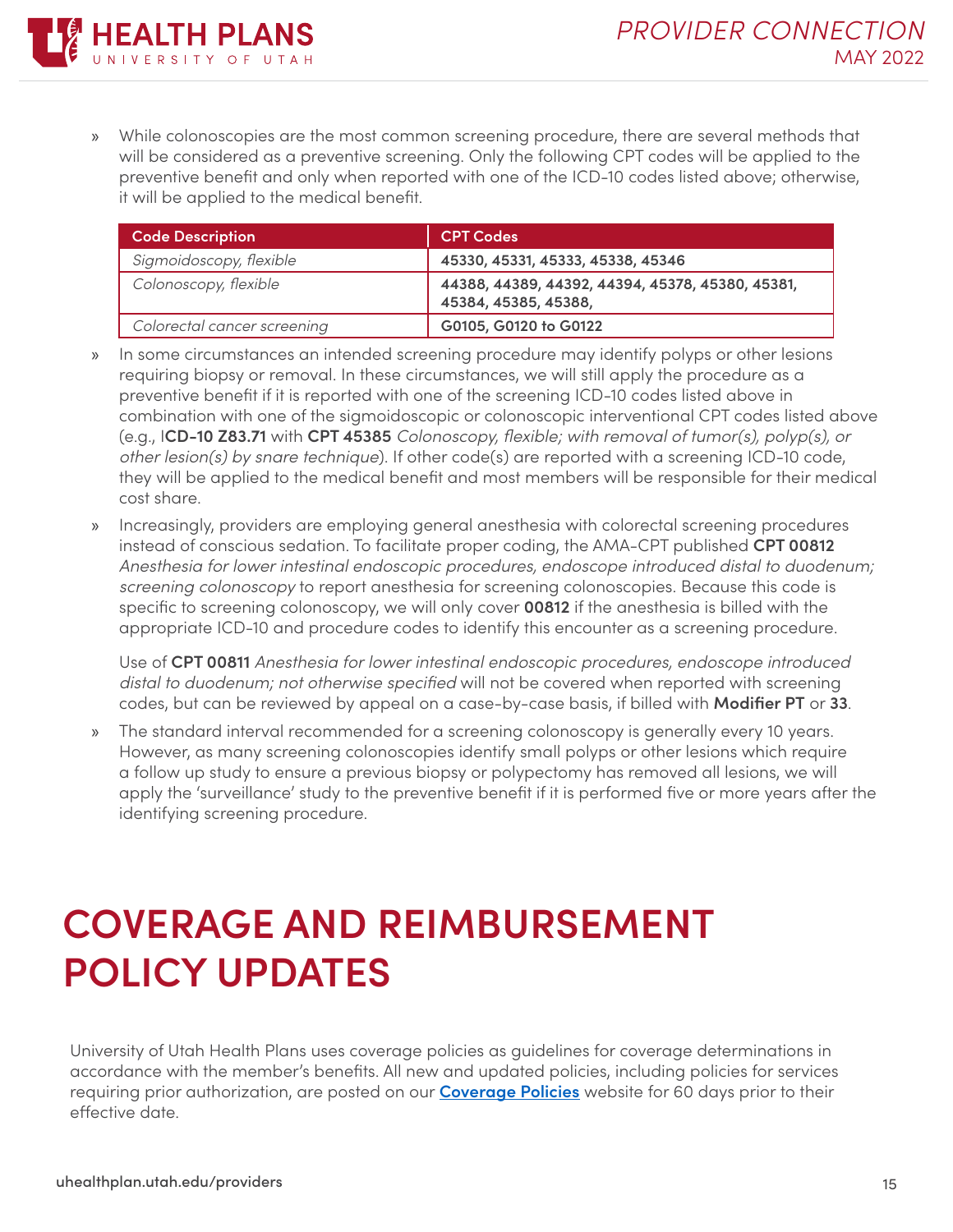

Quarterly notice of recently approved and revised coverage and reimbursement policies is provided in Provider Connection for your convenience. The information listed are summaries of the policies. Click on the hyperlinked policy number to view the coverage or reimbursement policy in its entirety.

The Coverage Policy Updates section of this newsletter does not guarantee coverage is provided for the procedures listed. Coverage policies are used to inform coverage determinations but do not guarantee the service is a covered service. For more information on our coverage policies, visit our **[Coverage Policies](https://uhealthplan.utah.edu/medicalpolicy/)** website or contact your Provider Relations consultant.

We also encourage you to visit our **[Prior Authorization](https://uhealthplan.utah.edu/for-providers/prior-authorization.php)** site frequently to view all medical services that require prior authorization, links to our coverage policies, and information on submitting an authorization request. Services that do not yet have a policy are reviewed using InterQual® criteria.

## <span id="page-15-0"></span>MEDICAL POLICY UPDATES

| <b>NEW POLICIES</b>                                                                                                                                                                                                                                                                                                                                 |                                                                                                                                                                                                              |                       |  |  |
|-----------------------------------------------------------------------------------------------------------------------------------------------------------------------------------------------------------------------------------------------------------------------------------------------------------------------------------------------------|--------------------------------------------------------------------------------------------------------------------------------------------------------------------------------------------------------------|-----------------------|--|--|
| <b>Policy Number</b>                                                                                                                                                                                                                                                                                                                                | <b>Policy Name</b>                                                                                                                                                                                           | <b>Effective Date</b> |  |  |
| Admin-008 (New)                                                                                                                                                                                                                                                                                                                                     | <b>Custodial/Respite Care</b>                                                                                                                                                                                |                       |  |  |
| Commercial Plan:                                                                                                                                                                                                                                                                                                                                    |                                                                                                                                                                                                              |                       |  |  |
| U of U Health Plans does not cover custodial or respite care. Please see the policy for examples of excluded<br>services that are considered custodial and respite care. Please note: This coverage statement does not apply<br>to Madison Memorial Hospital members, please refer to the MMH Summary of Plan Description to determine<br>coverage. |                                                                                                                                                                                                              |                       |  |  |
| Admin-016<br>(New)                                                                                                                                                                                                                                                                                                                                  | <b>Hospice Eligibility Determination Policy</b>                                                                                                                                                              | 03/26/2022            |  |  |
| <b>Commercial Plan:</b>                                                                                                                                                                                                                                                                                                                             |                                                                                                                                                                                                              |                       |  |  |
|                                                                                                                                                                                                                                                                                                                                                     | U of U Health Plans covers hospice care consistent with CMS guidelines for coverage when specific eligibility<br>criteria are met. Please see the policy for specific criteria used with various conditions. |                       |  |  |
| <b>MP-040 (New)</b>                                                                                                                                                                                                                                                                                                                                 | Low-Dose Computed Tomography for Lung Cancer Screening<br>03/26/2022                                                                                                                                         |                       |  |  |
| <b>Commercial Plan:</b>                                                                                                                                                                                                                                                                                                                             |                                                                                                                                                                                                              |                       |  |  |
| This policy outlines the circumstances in which U of U Health Plans may cover annual low-dose computed<br>tomography (LDCT) scanning as a screening test when certain criteria are met. Please see the policy for specific<br>criteria details.                                                                                                     |                                                                                                                                                                                                              |                       |  |  |
| <b>MP-069 (New)</b>                                                                                                                                                                                                                                                                                                                                 | <b>Serologic Testing for Liver Fibrosis</b>                                                                                                                                                                  | 03/26/2022            |  |  |
| <b>Commercial Plan:</b>                                                                                                                                                                                                                                                                                                                             |                                                                                                                                                                                                              |                       |  |  |
| U of U Health Plans does NOT cover serum marker tests of hepatic fibrosis, used to produce a predictive score<br>indicating the probability of liver fibrosis, as they are considered investigational and not medically necessary in<br>the diagnosis and monitoring of individuals with chronic liver disease.                                     |                                                                                                                                                                                                              |                       |  |  |
| <b>REVISED POLICIES</b>                                                                                                                                                                                                                                                                                                                             |                                                                                                                                                                                                              |                       |  |  |